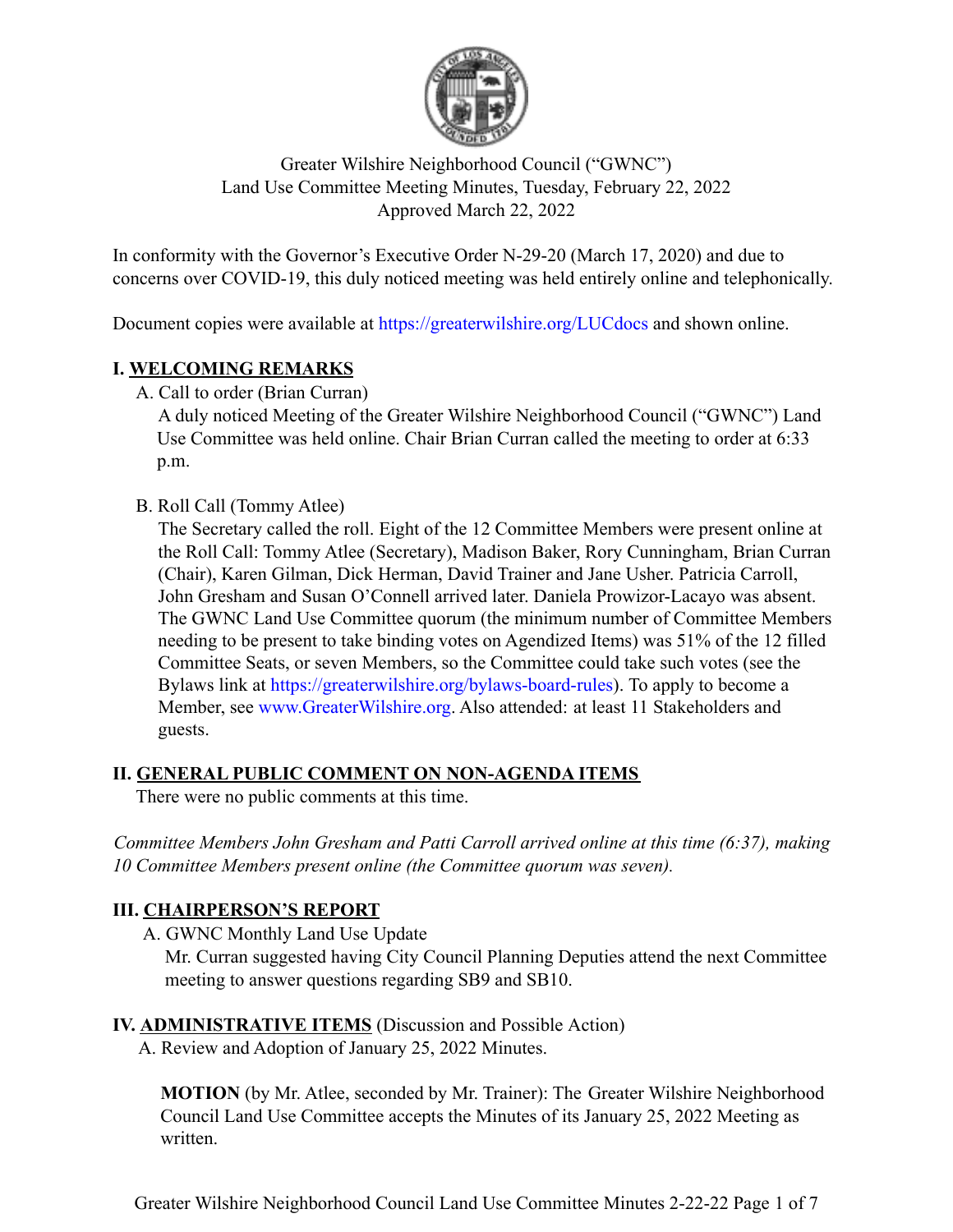**MOTION PASSED** unanimously by a roll call vote of the 10 eligible voters present online with all 10 in favor ("Yes" or "Aye") (Atlee, Baker, Carroll, Cunningham, Curran, Gilman, Gresham, Herman, Trainer and Usher); zero opposed; zero abstained.

B. Review of Early Planning Report for possible future action items.

It was noted that the 465 S. Highland "new pedestrian gate at front entry and legalize over height hedge" project is in an HPOZ:

#### **V. Old Business** (Discussion and Possible Action).

A. None at this time

### **VI. New Business** (Discussion and Possible Action).

[*The following sub-section first paragraphs are copied from the Agenda.*] A. 532 N. Wilton Pl: (Gregg Adams) Filing date: 12/10/21.

Replace single-family dwelling and detached garage with new 3-story duplex at the rear, and 3-story single-family dwelling + accessory dwelling unit at the front. Demolition Pre-Inspection Application No. 21019-10000-05159/Job No. B21LA23219. Case no(s): none. Zoning: R3-1. TOC: Tier 2. Area 9: Oakwood/Maplewood/St. Andrews. Hearing date(s): none.

Mr. Adams, of 5 Star Discount Homes, presented. The architect was unable to attend. Slides were shown of the by right project. Plans were submitted. Each back rental unit would have two-car tandem parking garages. Rents would be \$3,200-\$3,500 per month. Mr. Cunningham encouraged re-purposing items from the structure to be demolished. Committee Members appreciated Mr. Adams' attendance and presentation. Ms. Gilman noted that the City doesn't require an ADU to have corresponding parking on the property. Mr. Adams assured that the surrounding fence would be Code-compliant in height.

**MOTION** (by Mr. Atlee, seconded by Mr. Trainer): The Greater Wilshire Neighborhood Council Land Use Committee recommends that the GWNC Board support the replacement of a single-family dwelling and detached garage with new 3-story duplex at the rear, and 3-story single-family dwelling + accessory dwelling unit at the front for the property located at 532 N. Wilton Pl as presented on February 22, 2022.

*Committee Member Susan O'Connell arrived online at this time (7:00), making 11 Committee Members present online (the Committee quorum was seven).*

**MOTION PASSED** by a roll call vote of the 11 eligible voters present online with all eight in favor ("Yes" or "Aye") (Atlee, Baker, Carroll, Curran, Gresham, Herman, Trainer and Usher); two opposed ("No" or "Nay") (Cunningham and Gilman); one abstained (the GWNC counts abstentions as neither "yes" votes nor "no" votes) (O'Connell).

B. 810 S. Wilton Pl: (Ara Meliksetyan) Filing date: 6/16/21.

Replace single-family dwelling with a 14-unit, 4-story residential building, which includes 3 very low income units, 1-story ground parking and 1-story subterranean parking. Case no(s):

DIR-2021-6050-TOC-HCA, ENV-2021-6051-EAF. Zoning: R3-1. TOC: Tier 3. Area

Greater Wilshire Neighborhood Council Land Use Committee Minutes 2-22-22 Page 2 of 7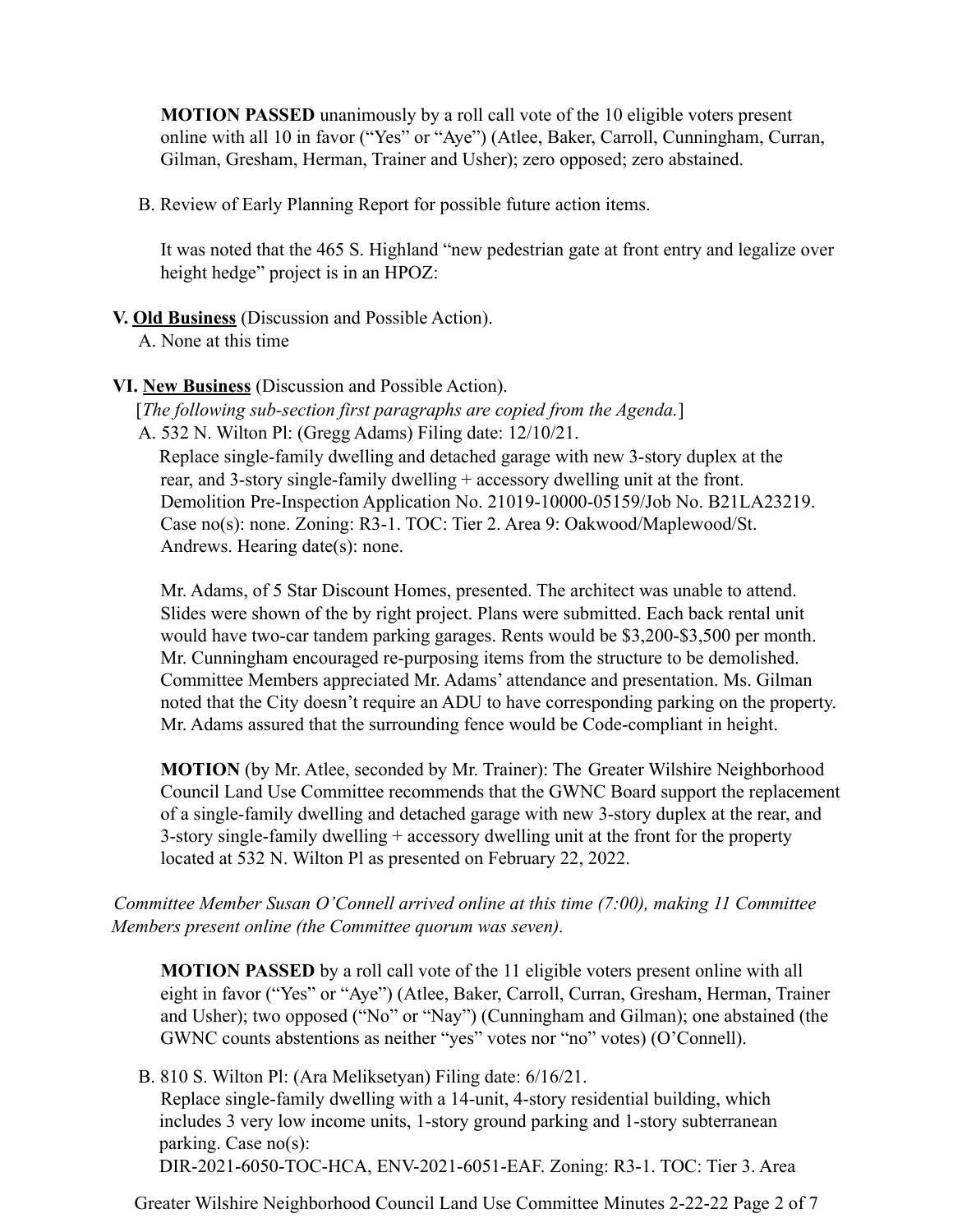3: Country Club Heights. Hearing date(s): none.

Representative David Park, with Mr. Meliksetyan and Alejandro Cardenas, presented. Mr. Park presented, showed slides and described the project. He indicated that this is a re-presentation considering previous Committee requests. They met with several CD4 staff. They "reduced the project one entire floor . . . from 17 down to 14 units"; have a "one to one" ratio on the parking; increased from "13 parking spaces to 17 parking spaces"; and "replaced the red with . . . blue." They were allowed an 11' increase to 56' and are using it for the stairwell. They would decrease the side setbacks from 7' to 5'7" wide. Mr. Gresham thanked DP for the accommodations made for the Committee's requests.

**MOTION** (by Ms. Baker, seconded by Mr. Atlee): The Greater Wilshire Neighborhood Council Land Use Committee recommends that the GWNC Board support the replacement of a single-family dwelling with a 14-unit, 4-story residential building, which includes 3 very low income units for the property located at 810 S. Wilton Pl as presented on February 22, 2022.

**MOTION PASSED** unanimously by a roll call vote of the 11 eligible voters present online WORDING: with all 11 in favor ("Yes" or "Aye") (Atlee, Baker, Carroll, Cunningham, Curran, Gilman, Gresham, Herman, O'Connell, Trainer and Usher); zero opposed; zero abstained.

C. 6535 W. Melrose Ave, Ste 102: (Terri Dickerhoff)

Application that has yet to be filed for on-site sale of alcohol in conjunction with a new sushi restaurant in the new mixed use building at the NE corner of Highland and Melrose. Zoning: [Q] C2-1VL-SN. TOC: not eligible. Area 8: Melrose. Hearing date(s): none.

Ms. Dickerhoff presented, showed slides and described the project, Sushi Palace, for which a lease was signed this week. It would be in the building's corner space. The owners began sushi restaurants in 2015 and now have many in Europe. This would be their first in the U.S. and would be a "fine dining concept." It would be 2,605 square feet, with 1,687 square feet of dining area and have "full alcohol" service. Regarding the City's new restaurant alcohol sales rules, she said "we can meet all of the conditions except the hours of op; they are asking for 7 p.m.-2 a.m. hours of operation. She said the restaurant behind them was "just approved for 2 a.m." The patio would close at 11 p.m. during the week; especially in winter, the patio probably would close at 10 p.m. Ms. Usher noted that "a CUP . . . runs with the land, not the owner" and that something "incredibly different" could later locate there. There is housing above the restaurant. Ms. O'Connell preferred earlier closing hours now, then later the applicant could apply for extended hours. Mr. Trainer liked the project but he and other Committee Members did not support the proposed 2 a.m. closing time. Ms. Usher noted that nearby Mozza restaurants close at 10 p.m. Mr. Herman and Ms. Baker thought that a Friday and Saturday 2 a.m. closing hour is reasonable since it's "a commercial corner."

Ms. Dickerhoff said "most likely there will be a take-out component" but owners want it to be "a find dining experience." She said they "don't want to do any alcohol delivery."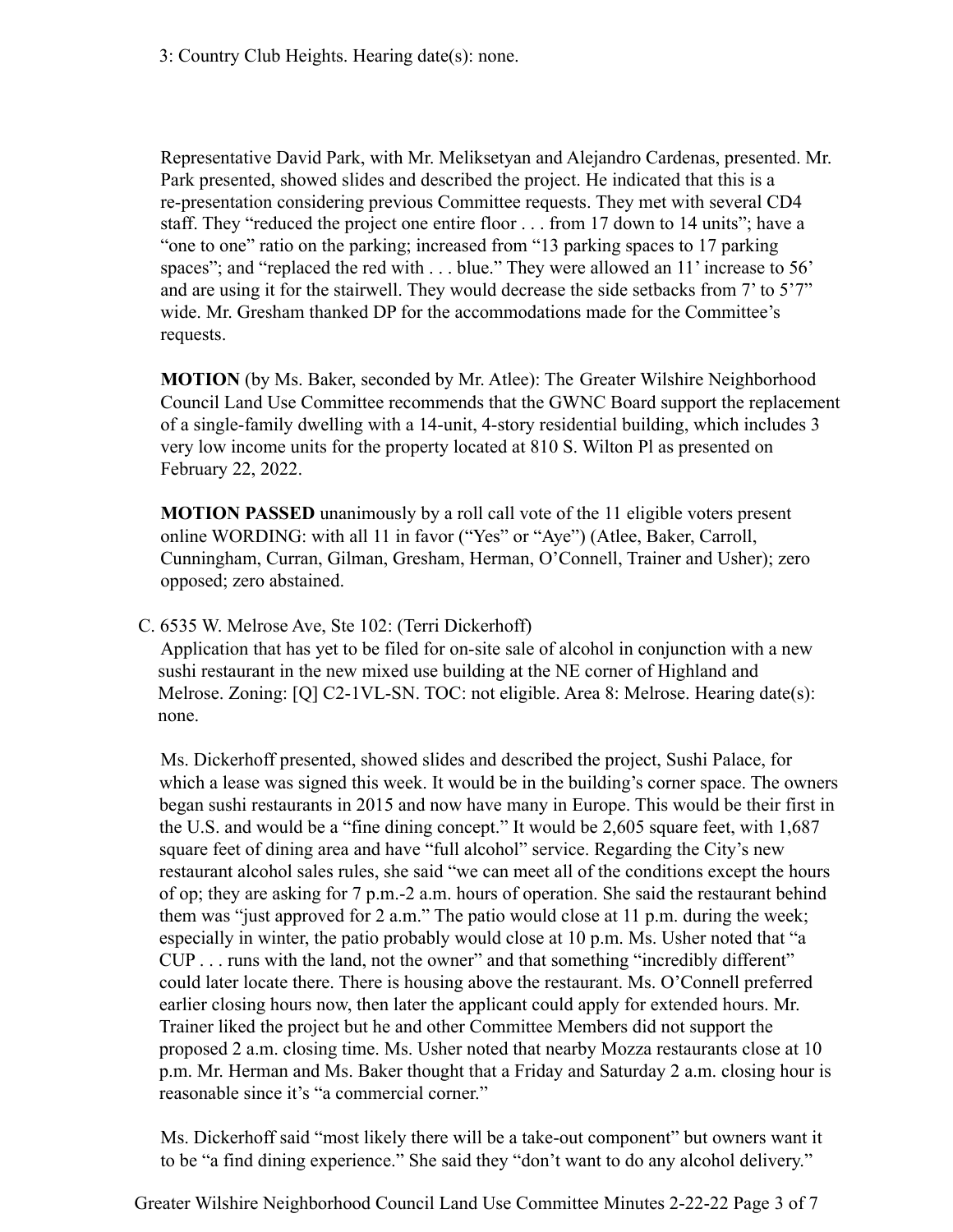Mr. Gresham noted that "there's a whole single-family neighborhood behind . . . and right across the street from the restaurant." Mr. Atlee noted that nearby restaurant Petit Trois closes at 12:00 a.m. Neighbor Philip Farha said most area restaurants have a 2 a.m. CUB license, "but most never go to 2 a.m." Resident Sheri Gasche noted that, north of Melrose, the project "backs up into residential." Ms. Dickerhoff "would love to work with the neighbors to have hours that are amenable." She noted that "there will be residents in the building." She indicated that this Committee was their "first stop"; Mr. Gresham encouraged communicating with the Hancock Park and Melrose HOAs. Ms. Usher believed that if a 2 a.m. closing time is granted, it would set a "precedent" and other nearby restaurants also will ask for a 2 a.m. closing time. Mr. Trainer noted already high-speed late-night driving and believed that a 2 a.m. closing time could contribute to that; Ms. Gasche agreed. Debra Rosenbaum, South Hollywood HOA President, indicated that the SHHOA is "willing to have a meeting" with the developer. Cindy Chvatal-Keane, Hancock Park Homeowners Association President, invited the developer to present.

**MOTION** (by Mr. Gresham, seconded by Mr. Trainer): The Greater Wilshire Neighborhood Council Land Use Committee recommends that the GWNC Board oppose the application for a Conditional Use Permit for alcohol to allow the sale and dispensing of a full line of alcoholic beverages in an existing restaurant during the hours of 7 a.m. – 11 p.m. for the property located at 6535 W. Melrose Ave, Ste 102 as presented on February 22, 2022.

Mr. Gresham was anticipating that the applicant will return and re-present the project to this Committee.

**MOTION PASSED** unanimously by a roll call vote of the 11 eligible voters present online with all 11 in favor ("Yes" or "Aye") (Atlee, Baker, Carroll, Cunningham, Curran, Gilman, Gresham, Herman, O'Connell, Trainer and Usher); zero opposed; zero abstained.

D. 4001 W. 6th St: (Stacy Yoo) Filing date: 1/20/22.

A CUP for the sale and service of a full line of alcohol for onsite consumption with an existing restaurant (Daedo Sikdang). Case no(s): ZA-2022-418-CUB, ENV-2022-419-CE. Zoning: C2-1. TOC: Tier 4. Area 12: Western-Wilton. Hearing date(s): none. Status: no response yet from applicant.

GWNC Administrator Julia Christiansen reported that there was no reply from the developer to voicemail or email.

**MOTION** (by Mr. Cunningham, seconded by Mr. Gresham): The Greater Wilshire Neighborhood Council Land Use Committee recommends that the GWNC Board oppose the application for a Conditional Use Permit for alcohol to allow the sale and dispensing of a full line of alcoholic beverages in an existing restaurant during the hours of 7 a.m. – 11 p.m. for the property located at 4001 W. 6th St as presented on February 22, 2022.

**MOTION PASSED** unanimously by a roll call vote of the 11 eligible voters present online with all 11 in favor ("Yes" or "Aye") (Atlee, Baker, Carroll, Cunningham, Curran, Gilman, Gresham, Herman, O'Connell, Trainer and Usher); zero opposed; zero abstained.

**VII. REQUESTS FOR FUTURE AGENDA ITEMS** (Discussion and Possible Action) Mr. Curran noted that the following items were presented for information only. No action was requested or required at this time. [*The following sub-section first paragraphs are copied from*

Greater Wilshire Neighborhood Council Land Use Committee Minutes 2-22-22 Page 4 of 7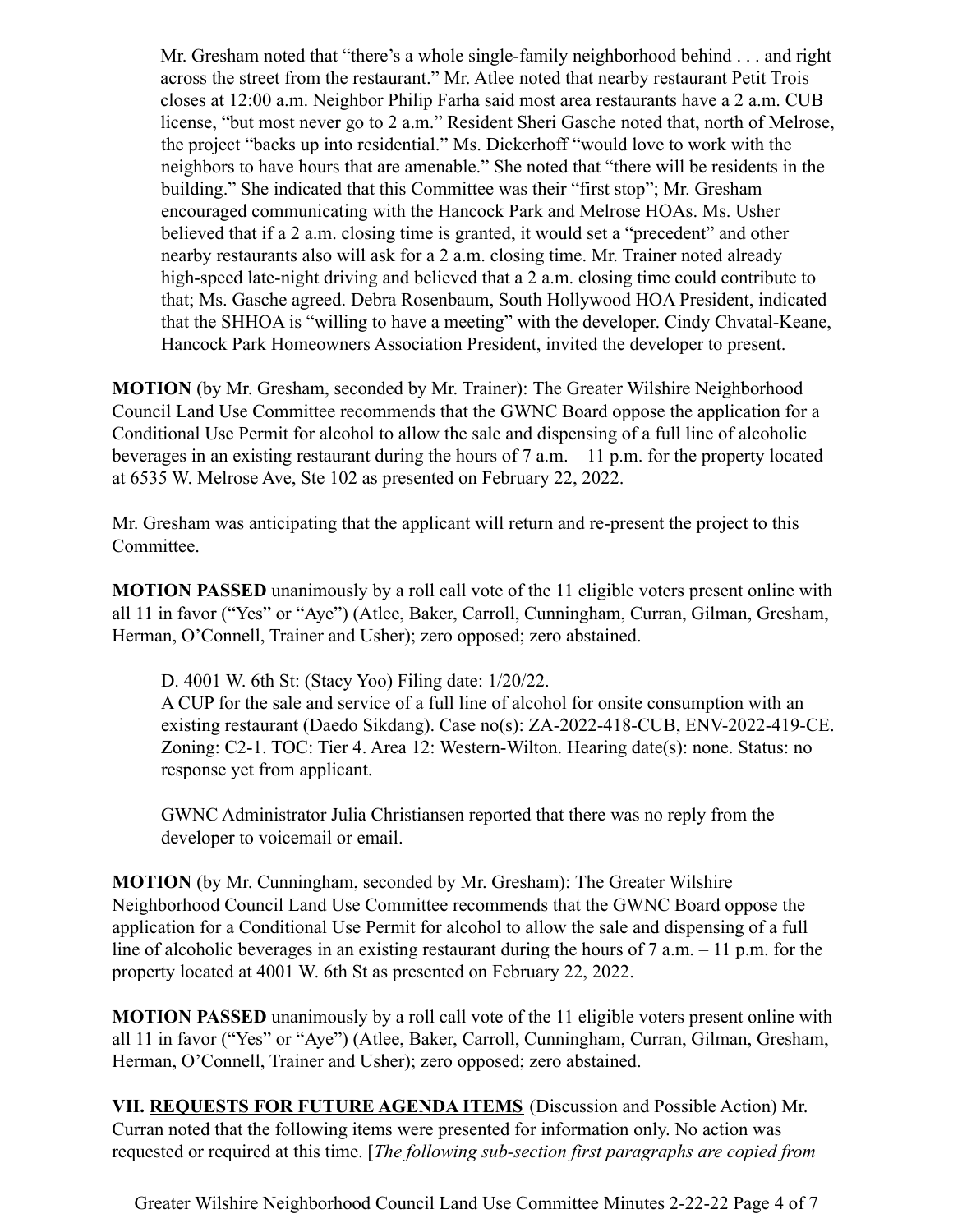A. 5001 W. Wilshire Blvd.: (Eric Shabsis, Jamie Poster, Kimberly Paperin) Greater Wilshire

B. 620 ½, 622 ½, 626 ½, 628 ½, 632 ½, 634 ½, 636 ½ N. Wilton Place: (Albert Chavez) Demolition Pre-inspection Application Numbers 20019-10000-03663, 03667; 03655; 03668; 03669; 03652P; 03653; 03656. Proposed 4-story 25-unit apt building. Zoning R3-1.Status: Demo permit has not yet been issued. Filing date was 9/30/20.

C. 617 N. Rossmore Ave.: (Bruce Miller) Demolition Pre-inspection Application No. 20019- 10000-03270 & 20019-10000-0327. Zoning R4-2.Replace 2-story, 6-unit apt building. with 9-story, 10-unit apt building. Status: Verifications in progress as of 10/12/21.

D. 834 N. June St.: (Robert Tavasci) Demolition Pre-inspection Application No. 20019- 1000001475. Zoning RD1.5-XL.Status: Permits issued 12/3/20 for demo and 4/15/21 for new 3-story duplex w/attached garage at front.

E. 743-749 S. Gramercy Dr.: (Michelle Chen) Demolition Pre-inspection Application No. 19019-10000-03867; 19019-10000-03861; and 19019-10000-03864. Zoning RD1.5-XL. Status: SFD and garage have been demoed with no new structures built. Verifications in progress as of 2/1/20 for a proposed 7-story, 47-unit building.

F. 6101-6117 W. Melrose Ave & 713-735 N. Seward St.: (Discussion and Possible Action)(David Simon, Ann D'Amato) Melrose and Seward Creative Office Design. Demo of existing 1-story commercial building and the construction of a 5-story, 74-ft tall commercial development with approx 67,889 sq ft of new office space, retail spaces and open space. CPC-2021-2908-ZC-HD-ZAD-SPR. Zoning: Melrose C4-1XL; Zoning: Seward CM-1VL. TOC: not eligible. Area 8: Melrose. Status: Filing date: 4/9/21 -Accepted for review 5/9/21.

It was agreed to reach out to the developers of the above projects and relevant City Council representatives.

- **VIII. PROJECTS COVERED BY OTHER BOARDS** (for information only) A. 118 N. Highland Ave (Hancock Park HPOZ): (BaVa, LLC) Filing date: 1/14/22. The project proposes interior remodel and 2-story addition to the rear of the dominant ridge line. The proposed addition shall be subordinate in height and insetted in from the sides for both vertical and horizontal subordination. Case no(s): DIR-2022-291-COA, ENV-2022-293-CE. Hearing date: none.
	- B. 4750 W. Wilshire Blvd (Park Mile): (Michael Gonzales, Gonzales Law Group, APC) Filing date: 7/27/21 - Accepted for review 1/11/22. A Project Permit Compliance (SPP) and Design Review Board (DRB) project involving a tenant improvement and change of use from office to residential, for a portion of an existing 3-story, 393,150 sf office building with a total of 68 dwelling units, 62 of which will be market-rate and 6 restricted to very low income households. Case no: DIR-2021-6385-DRB-SPP-HCA. Hearing date: February 3, 2022.

Greater Wilshire Neighborhood Council Land Use Committee Minutes 2-22-22 Page 5 of 7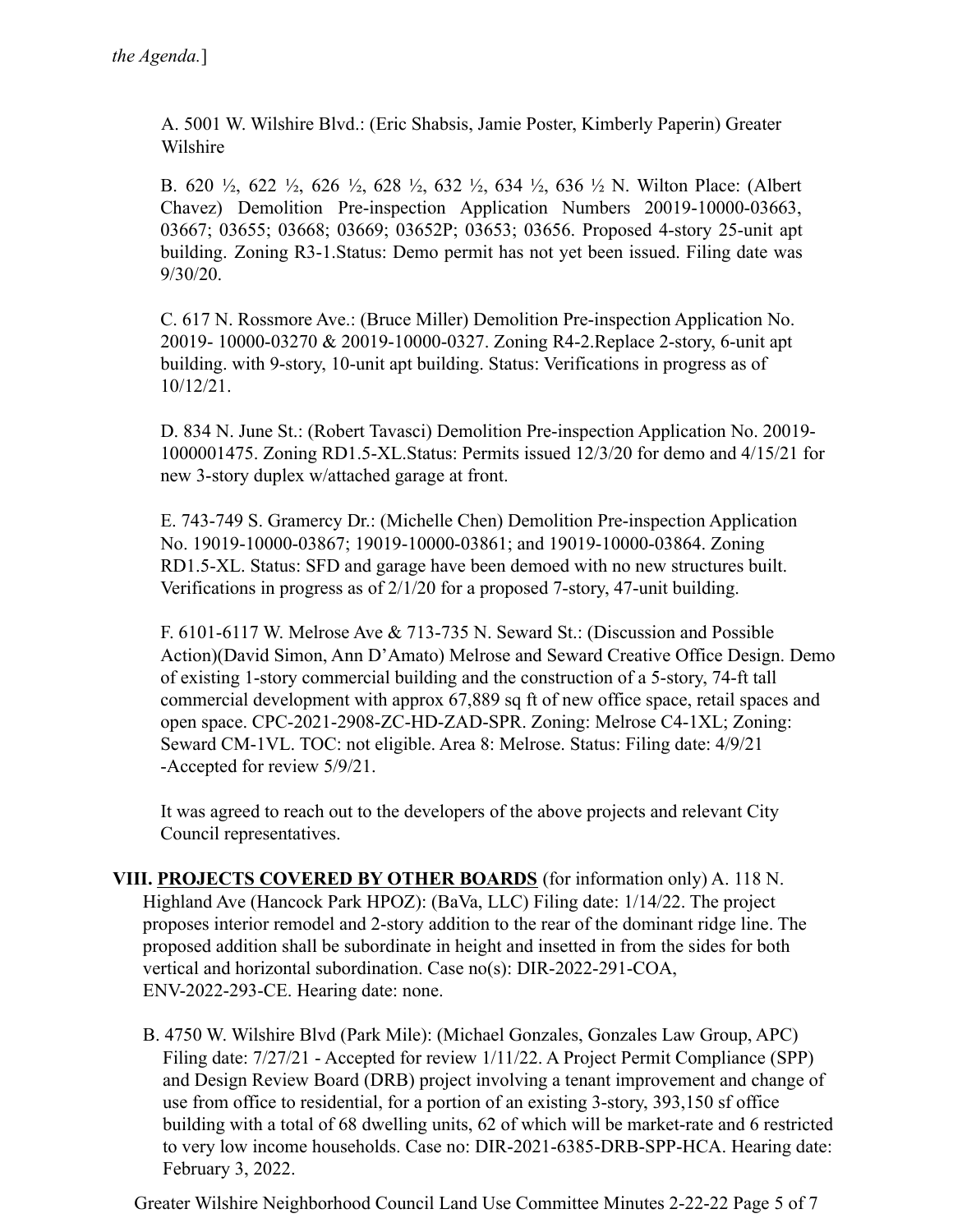C. La Brea Tar Pits: Los Angeles County is preparing an Environmental Impact Report (EIR) for the proposed La Brea Tar Pits Master Plan. The EIR will provide an assessment of the project's probable environmental effects pursuant to State of California requirements under the California Environmental Quality Act (CEQA). The County is hosting virtual public scoping meetings to provide information on the EIR process and to invite public

Greater Wilshire Neighborhood Council Land Use Committee Minutes 2-22-22 Page 5 of 7 comments. There will be two sessions available on Wednesday, March 2 at 2:30 p.m. and 5:30 p.m. To register and for more information, visit: tarpits.org/reimagine

## **IX. REVIEW OF PENDING LOCAL, STATE AND FEDERAL LEGISLATION**

(Discussion and Possible Action)

A. City Building Code Fire District 1 Expansion / California Department of Forestry / Fire Protection Very High Fire Severity Zone / City High Wind Velocity Zone / Ordinance: (Zoning Code, CF 19-0603) Motion by Bob Blumenfield to expand Fire District 1 in the City.

No updates were reported.

B. Restaurant Beverage Ordinance: Ordinance passed by City Council last week to expedite the process for eligible sit-down restaurants to get alcohol permits. Conditions are stricter than the current permitting process through the Conditional Use Permit, but the process is shortened from months to weeks and the cost is significantly less. Night clubs, bars, and liquor stores are not eligible. Voted on by the LA City Council, and unanimously approved on February 9, the ordinance will create the Restaurant Beverage Program, which still needs to be approved by the Mayor. C. Senate Bill 9: Took effect on January 1, 2022. The bill establishes a ministerial process for approving 2-unit developments and lot split parcel maps for qualifying projects located on lots zoned for single-family. City planning, alongside LADBS and Housing Depts, has prepared a memorandum to summarize the eligibility criteria and standards.

Ms. Usher questioned where the alcohol-sensitive use areas would be within the City Council Districts and asked that the Committee continue to monitor the issue.

There was discussion that Committee Members could "take ownership" of issues and help inform Committee discussions. Ms. Gilman recommended that [CD13 Planning Director] Craig Bullock and [CD5 Senior Planning Deputy] Daniel Skolnick be asked to attend the next Committee meeting.

#### **X. COMMITTEE MEMBER COMMENTS/ANNOUNCEMENTS** (Discussion and Possible Action)

- A. Training for Committee Members: Land Use 101 and Ethics Mr. Curran reminded Members to complete their trainings if they haven't.
- B. Next GWNC Land Use Committee Meeting will be held at 6:30 pm on Tuesday, March 22, 2022, via Zoom. Mr. Curran noted the above.

## **XI. ADJOURNMENT**

Greater Wilshire Neighborhood Council Land Use Committee Minutes 2-22-22 Page 6 of 7